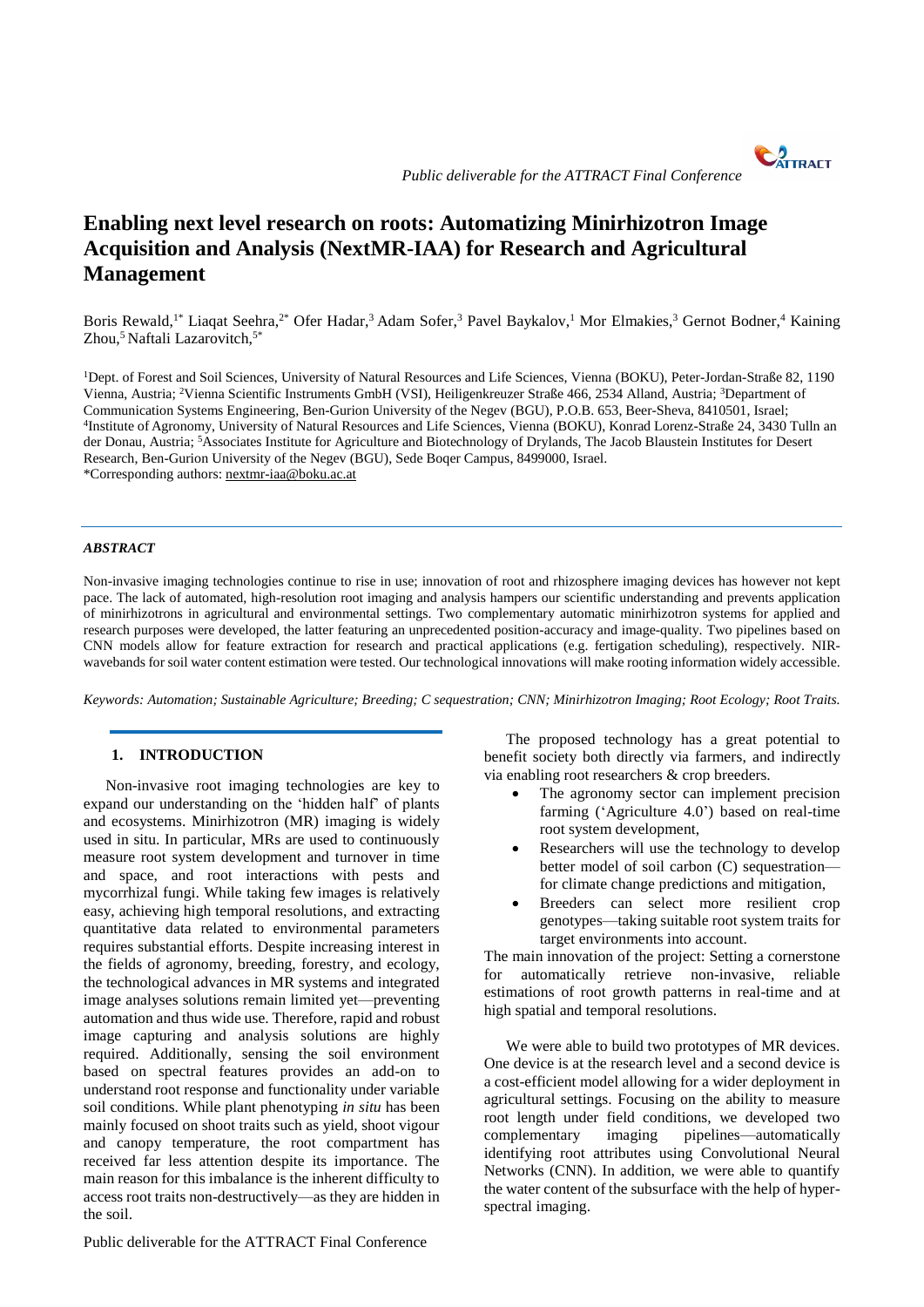#### **2. STATE OF THE ART**

Commercial minirhizotron devices are either camera or scanner-based RGB systems of limited resolution, positioned and operated manually, and are available at high costs [1]. The realized progress is limiting the wide use of MR. Several MR-prototypes showcased advanced features including automation [2,3]. However, none of the designs were implemented by the market, potentially due to limited usability including image blur, distortion and coloration (using mirrors due to narrow MR tubes), and low positioning accuracies. There are prototype MR systems that are using wavelengths beyond the visible spectrum (UV to 950 nm [2,3]) to detect differential reflectance of roots but they are not foreseen yet to monitor environmental parameters.

Despite various efforts in the last decade, root image analysis is still based on manual overlays drawn by humans. Although automatic root segmentation and classification is the goal, working solutions have been realized only for very specific situations [3]—potentially due to the heterogeneous soil 'background' and root 'aging'. In addition, inconsistent illumination caused by light source, soil property changes, and artefacts (scratches, water condensation) make automated MR image analysis challenging. CNN are deep learning models achieving excellent performance for complex computer vision tasks in image-based plant phenotyping [4,5]. However, CNN models were, to the best of our knowledge, not yet used on image analysis of root grown under field conditions.

Thus, MR imaging for applied purposes needs to be low cost, robust, and both image capturing as well as basic feature extraction (i.e. root length density) needs to work automatically for a majority of crops  $\times$  soils. In addition, MR systems for research purposes need to feature most accurate positioning systems and high image resolutions in VIS and NIR spectral ranges—allowing for automatic root classification, creation of super-resolution images, and environmental sensing.

## **3. BREAKTHROUGH CHARACTER OF THE PROJECT**

The project achieved technological breakthroughs at the level of MR hardware and automatic root image analysis—implying a significant increase of usability of future MR systems in research, and laying the cornerstone for market entry of automated MRs (AMRs) as versatile agricultural management and phenotyping tools.

#### *Minirhizotron camera hardware*

Compared to various low-cost prototypes proposed by the scientific community, the developed 'applied' AMR camera sets new standards in robustness at hardware costs as low as 300\$—putting make-to-stock production into reach. This was achieved by combining off-the-shelf electronics with plastic housing (3D-printed) riding on a non-turntable rail guide. In contrast, innovations of the 'research-grade' AMR lay in precision engineering. In particular, superior image quality was achieved by using a fixed-focus 8MP-CMOS sensor for direct imaging, i.e. avoiding the standard, image-quality-reducing flat metal mirror. A superior position accuracy in the subpixel range was achieved by combining a spindle with capacitive sensors for auto calibration—proving a strong basis for tracing of individual roots and super-resolution reconstruction.

#### *Image analysis*

Though CNN for root phenotyping is evolving rapidly, existing CNN tools are applied either to root images acquired from artificial indoor facilities or rely on segmentation-based CNNs. The uniqueness of our solution is a combination of two methods both based on CNNs. U-Net is a convolutional neural network that was originally developed for biomedical image segmentation and removal of the mask; we adapted it for precise extraction of root length. The other method uses a neural network where the information of the root length constitutes the output layer directly. The accuracy of the second method is lower (5.5 mm error on average per image), but requires much less data for training compared to the first method. Improving the resolution is accomplished by applying super-resolution algorithms on sub-pixel-shifted images and merging them to create a mosaic image. Using this technique, we expect to increase MR imaging capabilities to reach stereo-microscopic resolutions.

## *Implications for the usability of the MR technology*

The most significant breakthrough lays in coming onestep closer to develop integrated MR imaging pipelines suitable for a wide range of plants  $\times$  soil conditions, one for researchers and one for agricultural applications automatizing MR image capturing, data transfer, image pre-processing and analysis for root traits with a synchronous estimation of environmental parameters.

# **4. PROJECT RESULTS**

#### *'Applied' AMR camera system*

We have developed a cost-effective automated MR system for root monitoring in applied settings—enabling continuous monitoring of root systems. The imaging components comprise of a fixed camera [5 MP, 2592×1944 px, RGB] and a LED light source. The robust mechanical components allow for linear movement only (to 1 m). All components are operated by a single board computer (Raspberry Pi). This system was installed in a MR tube, automatically capturing root images per sixhour cycle in an agricultural setting (Example: [time laps](https://www.dropbox.com/s/fu97fjvlotn4z04/corn%20root.mp4?dl=0)  [video of corn roots growing under water stress\)](https://www.dropbox.com/s/fu97fjvlotn4z04/corn%20root.mp4?dl=0).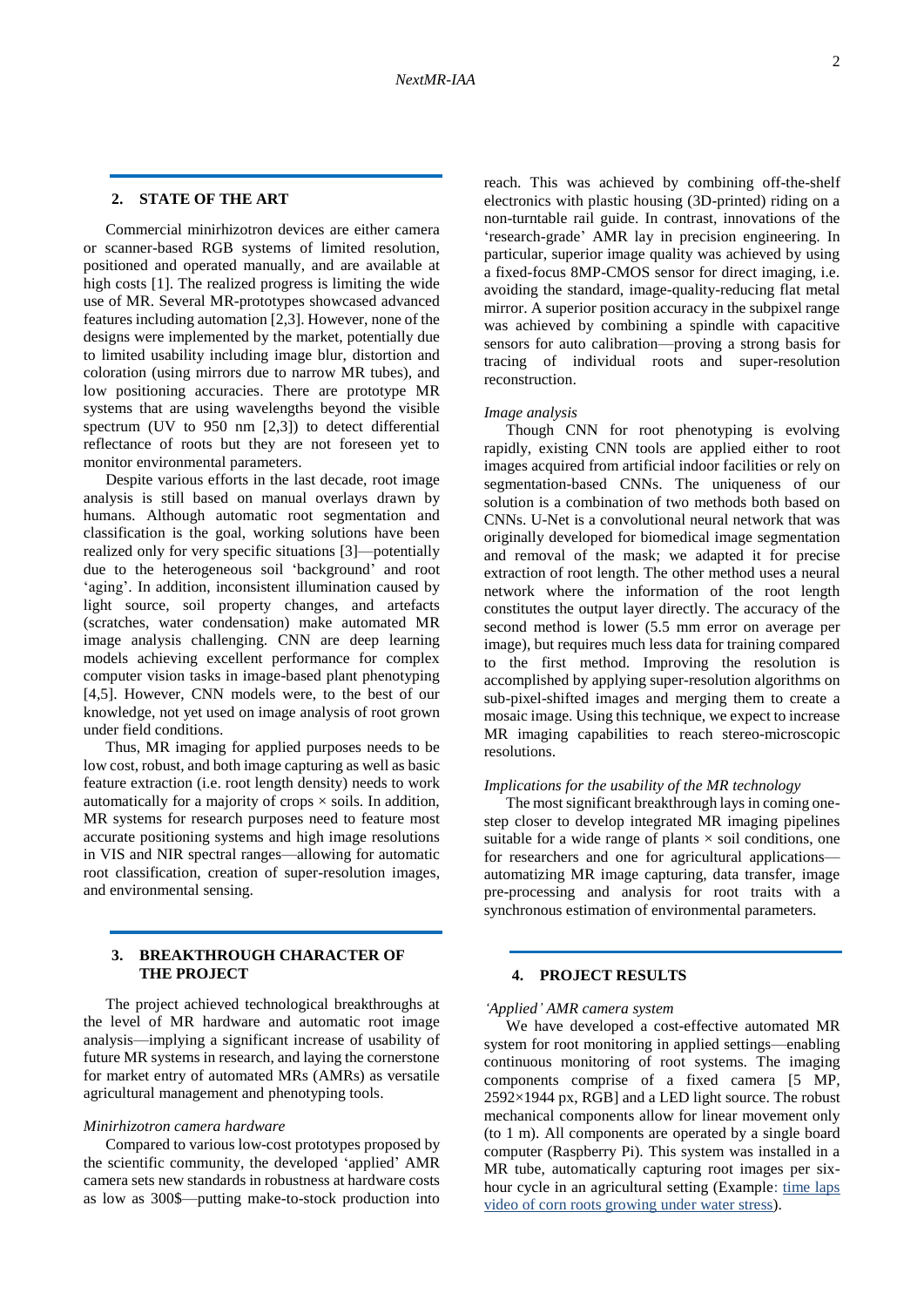#### *'Research-grade' AMR camera system*

A research-grade AMR camera (Fig. 1) was developed according to industrial automation standards. Combining a highly precise spindle and an anti-backlash nut with micro stepper motors allowed for subpixel movements in both linear ( $\leq$ 2 m) and rotational directions (360°). High accuracy is key for exact root tracing and allows implementing super resolution features beyond the native



**Fig. 1.** Pea root with root hairs visible on UHD image of the 'Research grade' AMR (A), 'rain-shadow effect' reducing housing (B), and detail of the RGB camera module and spindle within a narrow MR tube (C).

UHD resolution (8 MP, 3280×2464 px; RGB; Fig. 1A) at a later stage. A custom lighting PCB and direct imaging (no mirror) prevent reflection. The modular platform allows swapping imaging modules (multispectral module at TRL3). The system runs on low DC voltage for field use and has been tested for extended unsupervised operation. Perturbations by 'rain shadow' effects of the protruding AMR housing are minimized by guiding impinging water along the outer shell of the control unit (Fig. 1B).

#### *Automatic root detection using RGB images*

Using MR acquired images and Deep Learning (DL) for extracting root system architecture (RSA) information offers a compromise between costs and efficiency. Two approaches for RSA extraction on MR images were implemented. 1) Image segmentation techniques, which generate high performance results at the price of expensive and time-consuming data acquisition, making it unpractical as the process must be repeated for new plant  $\times$  soil combinations. 2) A regression model, which offers simple data acquisition and scalability, at the price of less stable results. As applications such as 'growth rate measurement' require high precision, while applications such as root detection ('yes/no') do not, our proposed model enables the user to optimize cost vs. performance according to application-driven considerations. Our method combines both approaches to achieve performance stability and practicality according to the user's needs. To understand the model's limitations, we examined both edge cases: pure segmentation (Fig. 2B) or pure regression (Fig. 2C), which we later used for the proposed combined technique.



**Fig. 2.** Minirhizotron (MR) acquired image is used as input for two models (A), either using a segmentation driven approach generating a binary mask (B) or a regression driven approach generating a continuous label (C). Examples of root traits derived by extracting the RLTotal from MR images (D).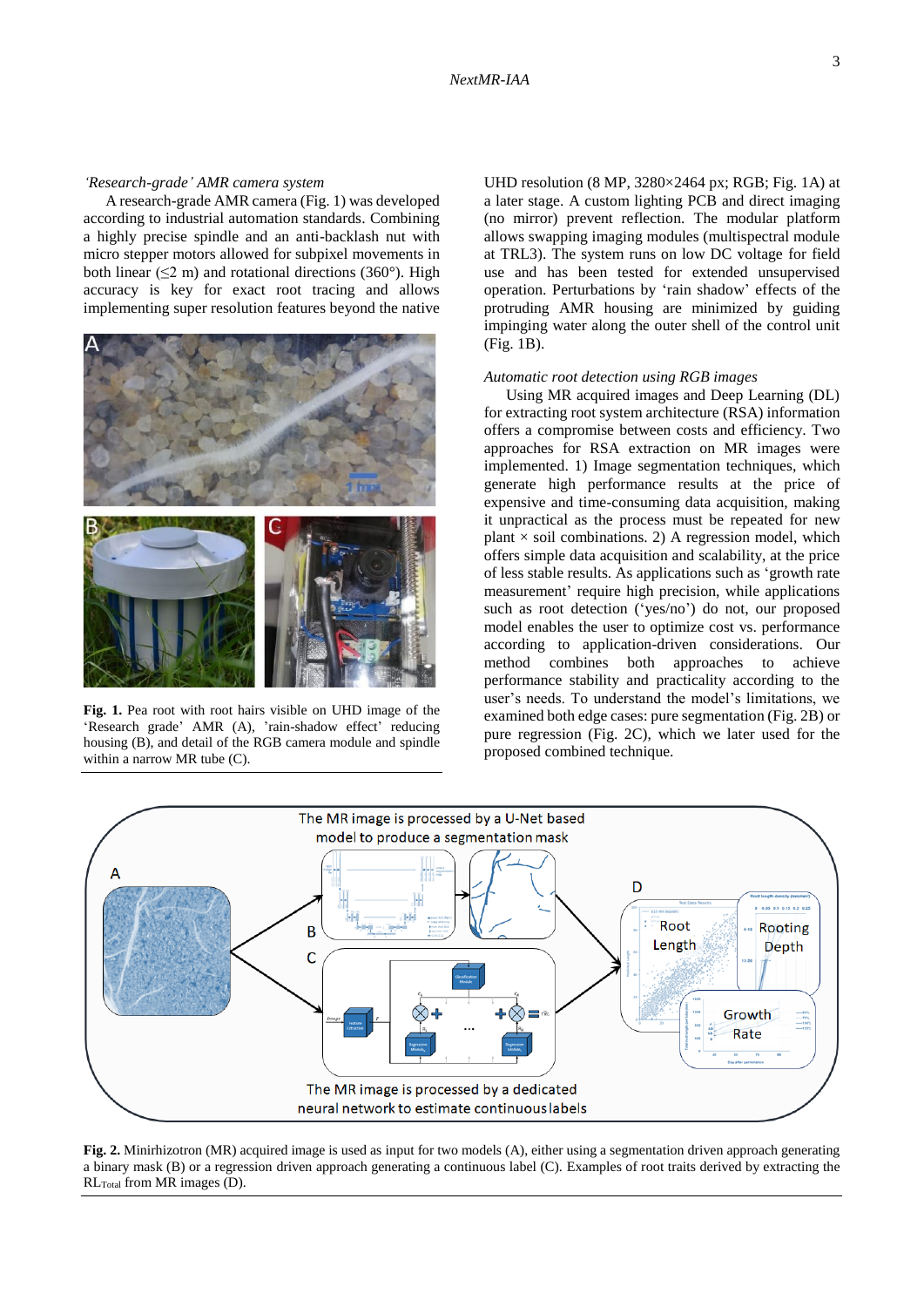

**Fig. 3.** Relation between spectral reflectance at 1460 nm and volumetric water content (A), and small-scale mapping of water content predicted from spectral reflectance around plant roots (black lines; inset B).

We evaluated both approaches by measuring the total root length  $(RL_{Total})$  in each image though different models (Fig. 2D) as compared to manually accessed 'ground truth' values. Regression results currently give a mean error of 5.5 mm (test set: 5K images), with  $r^2$  =  $0.91$  between the predicted and the actual RL $_{\text{Total}}$ . Segmentation results show a mean absolute error of 2.9 mm (test set: 158 images;  $r^2 = 0.95$ ).

## *Environmental sensing*

Our results demonstrate a high correlation between water content and spectral features in the short-wave infrared (Fig. 3). The relation is particularly clear in a range between wilting point and field capacity, while the very wet end (saturation) cannot be reliably predicted. Fig. 3A shows a calibration curve of the directly measured water content and spectral reflectance at 1460 nm, which is mapped on a spectral image to infer on the water content distribution around a root system (Fig. 3B, inset). The identified wavebands allow for implementing the image-based soil moisture measurements into the advanced imaging module of the 'Research-grade' AMR system; however, the multispectral camera module is currently at early TRL3.

## **5. FUTURE PROJECT VISION**

## **5.1. Technology Scaling**

VSI will develop the *'Research-grade' AMR camera* to TRL8 using NextMR-IAA knowledge; VSI R&D expenditures will be used to bring the multispectral imaging module and advanced features (e.g. superresolution) to TRL6-7 (late 2021). Additional source funding and collaborations are key to scale-up *Environmental sensing* capabilities (integrating spectroscopy), and the *'Applied' AMR camera* and related image analysis pipeline to TRL7+. Pilots must clearly demonstrate advantages for plant & ecosystem management; CNN models have to be tested using major crop×soil combinations (i.e. establishing globaldatabases); user interfaces (UI) must be developed to TRL8 in a participatory approach with breeders/farmers.

## **5.2. Project Synergies and Outreach**

In Phase 2, we plan to add two core partners and 3 partners for demonstration. [S4 Mobile Laboratories](https://www.s4laboratories.com/) (USA) is a future key partner, providing unique real-time spectroscopic analysis of soil chemical signatures. A partner specializing on communication networks and distributed intelligence is decisive implementing an 'Ecosystem-of-Things' strategy [\(IMEC;](https://www.imec-int.com/en) BE). Potential partners for technology demonstration and UI development: agricultural station operators [\(AGES,](https://www.ages.at/themen/landwirtschaft/) AT; [ARO,](https://www.agri.gov.il/en/home/default.aspx) ISR), crop breeding companies [\(KWS,](https://www.kws.com/at/de/) AT, [Equinom,](https://equi-nom.com/the-seeds/) ISR), and agriculture automation companies [\(NETAFIM,](https://www.netafim.co.il/agriculture/) ISR).

A multi-channel dissemination strategy will include a dedicated presence in social media and a multilanguage webpage. Students will contribute a blog and tweeds. Field days and exhibitions (e.g. European Researchers' Night), webinars, and documentation packages will engage the public and stakeholders; the scientific community will be involved via Gold OApublications and conferences.

## **5.3. Technology application and demonstration cases**

In Phase 2, we will demonstrate benefits of our technology to academia and industry using three pilot studies—tackling global societal challenges in the domains of 'Food security, sustainable agriculture and forestry' and 'Climate action, environment, resource efficiency and raw materials'.

## *Fertigation scheduling in agriculture – increasing yield and resource use, decreasing pollution*

Plants' ability to utilize available water and nutrients is largely determined by the root density in particular soil layers. Globally, crop plants absorb on average only 50% of the water applied by conventional irrigation and about 30% of applied fertilizers; the latter frequently percolate below the rooting zone, contaminating water bodies. Using field experiments and modelling, we will demonstrate: Fertigation scheduling based on AMR data will dramatically increase the resource use efficiency of intensively managed croplands, increase yield and yield stability, and decrease (nitrate, phosphate) pollution of water bodies.

#### *Breeding of crops for resource-efficient farming*

Selection for root system architectures in crop cultivars is important for the development of resourceefficient, extensive farming systems. Root distribution largely determines plants' access to resources, e.g. phosphate in the top soil or greater water resources in